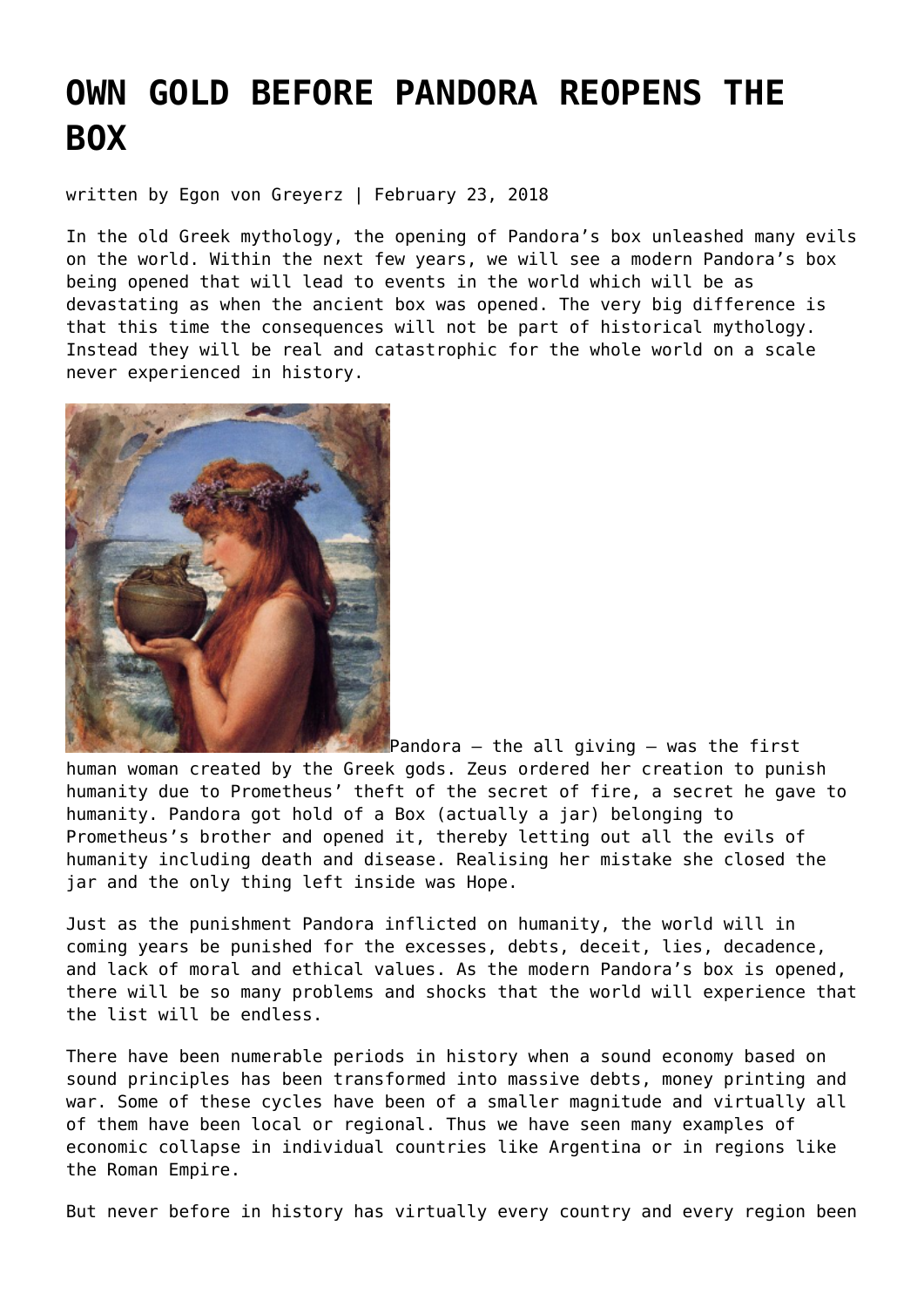insolvent or bankrupt simultaneously.

## **CHINA – DEBT TO GDP 833%**

If we start with China, debt has grown exponentially in this century from \$2 trillion to \$40 trillion. Like most debt based countries, China has to grow debt at ever increasing rates to expand GDP. Since 2009, Chinese debt has grown 3x faster than GDP. China's debt to GDP ratio is estimated at around a massive 300%. But if we base debt to GDP on the Financial Stability Board figures, the result is very different. Included in their calculation is also all Financial Assets. On that measure, the Chinese debt to GDP ratio is a staggering 833%.

## **UK – DEBT TO GDP 1008%**

But China is not the worst. Using the same measure, the UK, being the world's largest financial centre, has 1008% debt to GDP. Many industrialised countries are above 400% as the table shows. Switzerland with a banking system which is too big for the country would also be at the top of the list.

| Rank | Country          | <b>Financial Asset to GDP</b> |       |
|------|------------------|-------------------------------|-------|
|      | 1 United Kingdom |                               | 1008% |
|      | 2 China          |                               | 833%  |
|      | 3 Japan          |                               | 657%  |
|      | 4 France         |                               | 619%  |
|      | 5 Canada         |                               | 569%  |
|      | 6 US             |                               | 477%  |
|      | 7 EU             |                               | 473%  |
|      | 8 Germany        |                               | 452%  |
|      | 9 South Korea    |                               | 400%  |
|      | 10 Italy         |                               | 392%  |
|      | 11 Brazil        |                               | 211%  |
|      | 12 Russia        |                               | 152%  |
|      | 13 India         |                               | 149%  |
|      | 14 Turkey        |                               | 123%  |
|      | 15 Mexico        |                               | 116%  |
|      | 16 Indonesia     |                               | 85%   |

#### FSB Data with 2016 Estimates for All Chinese Financial System Accate

# **JAPAN'S ECONOMY TO SINK INTO THE PACIFIC**

Third on the list above is Japan with 657% debt to GDP including financial assets. Japan's economy is totally bankrupt and will sink into the Pacific. The country will of course survive but the economy won't. The national debt of Japan is Yen 1.013 quadrillion (\$10 trillion) which is 250% of GDP. Currently the interest cost of this debt is 1.1% and absorbs 20% of tax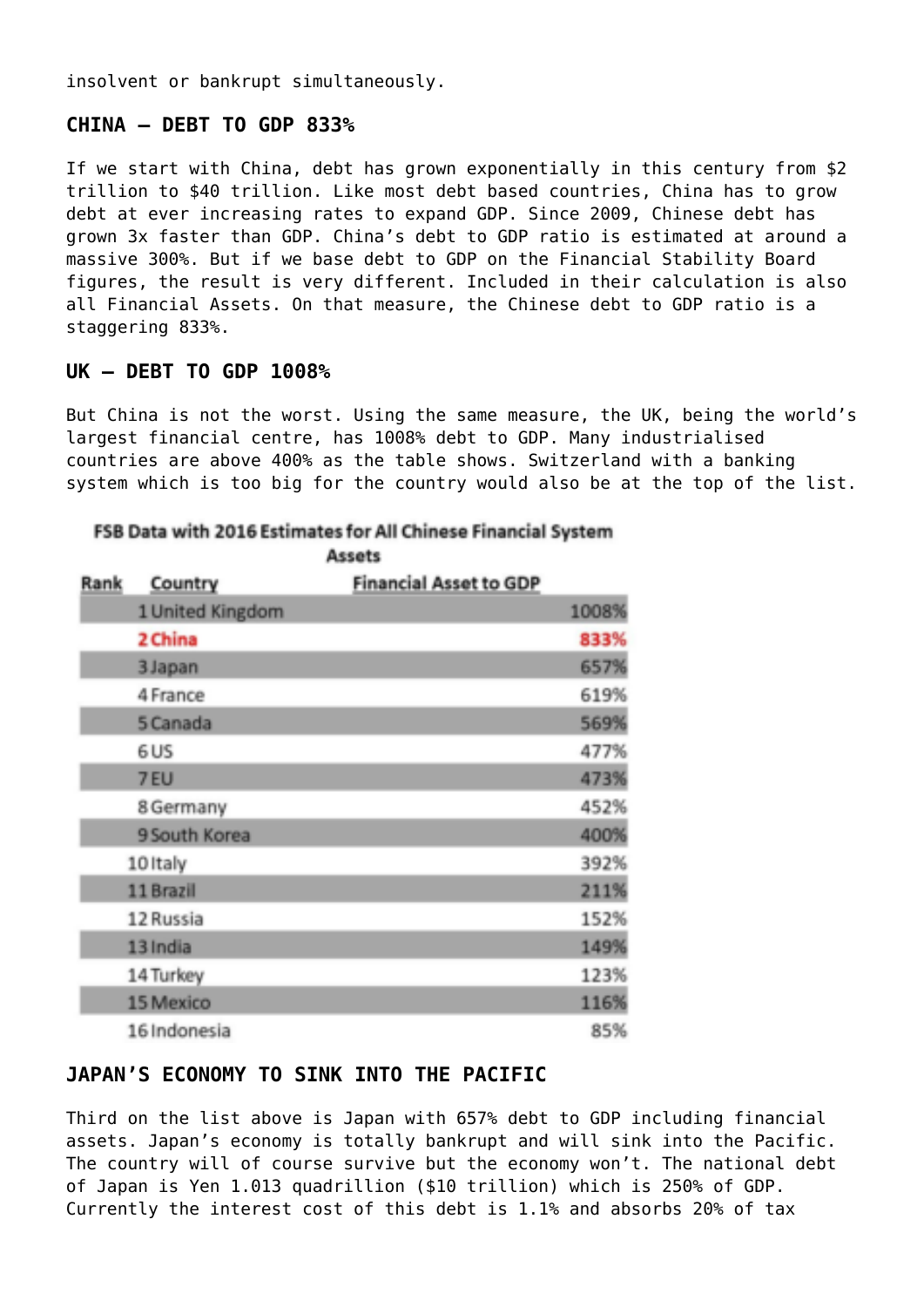revenues. **If Japanese rates go up to 5%, which is very likely, the interest cost would be 100% of tax revenue. But even if interest rates stayed at 1.1%, the interest expense would amount to 100% of tax revenues by 2041.**

# Japan Tax Revenue v.s Interest Expense



Another major problem for Japan is the ageing and shrinking population. By 2065 the population is expected to shrink by 1/3 from 127 million to 88 million. Also, in 2065 40% of the population will be 65 and over as opposed to the under 14s which will be just 10%. But severe problems in Japan will not wait until 2065. **Due to the massive Japanese debt and deficits, there is likely to be an economic and currency crisis within the next 2 – 5 years.**

#### **THE EU – A DISASTER WAITING TO HAPPEN**

The unelected and unaccountable Brussels elite is doing what they can to hide the Euro areas problems. Going from a custom's union to a political and economic union has been a disaster for major parts of Europe.

The people in the UK decided that they did not want this elite to make most of the laws and regulations for Britain. Brussels are using all the tricks in the book to stop Brexit with threats, blackmail etc. The UK is not the only country fed up with being ruled by Brussels. Poland, Hungary and the Czech Republic have difficulties living with foreign rule.

A major problem is the inequality in the Eurozone due to one currency for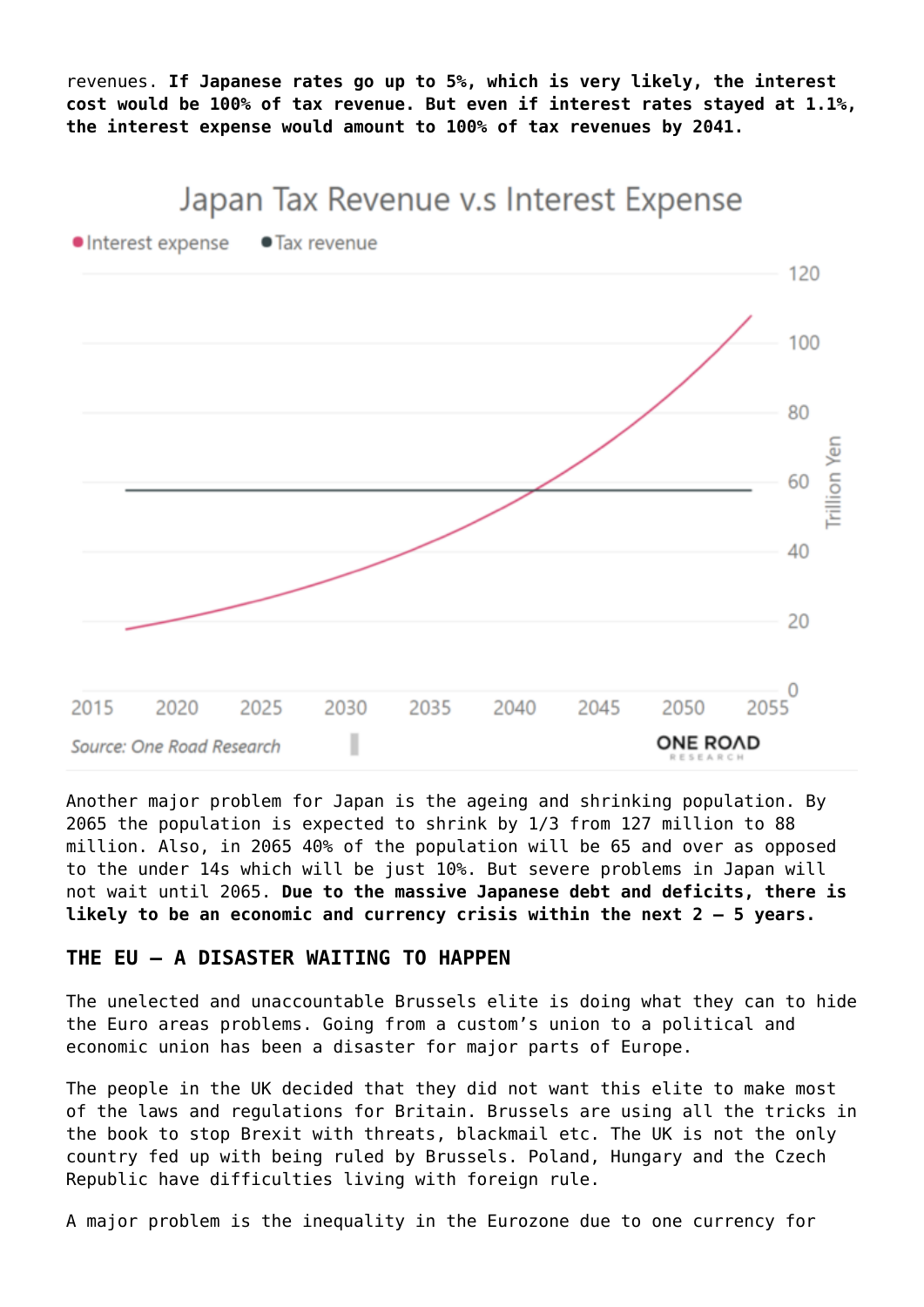all. Greece, Italy, Spain and Portugal cannot survive with a currency which is much too strong whilst Germany is prospering due to a weak Euro, from their perspective.

**The Target 2 balances say it all.** This is the settlement system between the Eurozone nations. As the chart below shows, Germany is owed almost EUR 900 billion by primarily the Mediterranean countries but also by the ECB. Italy is the worst culprit and owes EUR 433 billion with Spain second owing EUR 374 billion. These two countries alone will bankrupt the financial system in Europe, but so could Greece, Portugal, Ireland, France etc. Germany looks strong on this measure but their biggest financial institution, Deutsche Bank, has a balance sheet exposure and a derivatives position which will not just be the demise of Germany and the ECB but also of the European financial system.



We could go on to country after country and almost without exception, every nation is in a dire state. In my [article last week](https://goldswitzerland.com/the-2007-9-crisis-will-return-in-2018-with-a-vengeance/) I talked about the US and how debts are likely to double to \$40 trillion by 2028.

#### **EMERGING MARKET JUNK YIELD ABOVE US EQUIVALENT**

**Junk rated Emerging Market debt surged by 50% in 2017** with almost \$80 billion issued. Due to the thirst for yield, Emerging Market High Yield sovereign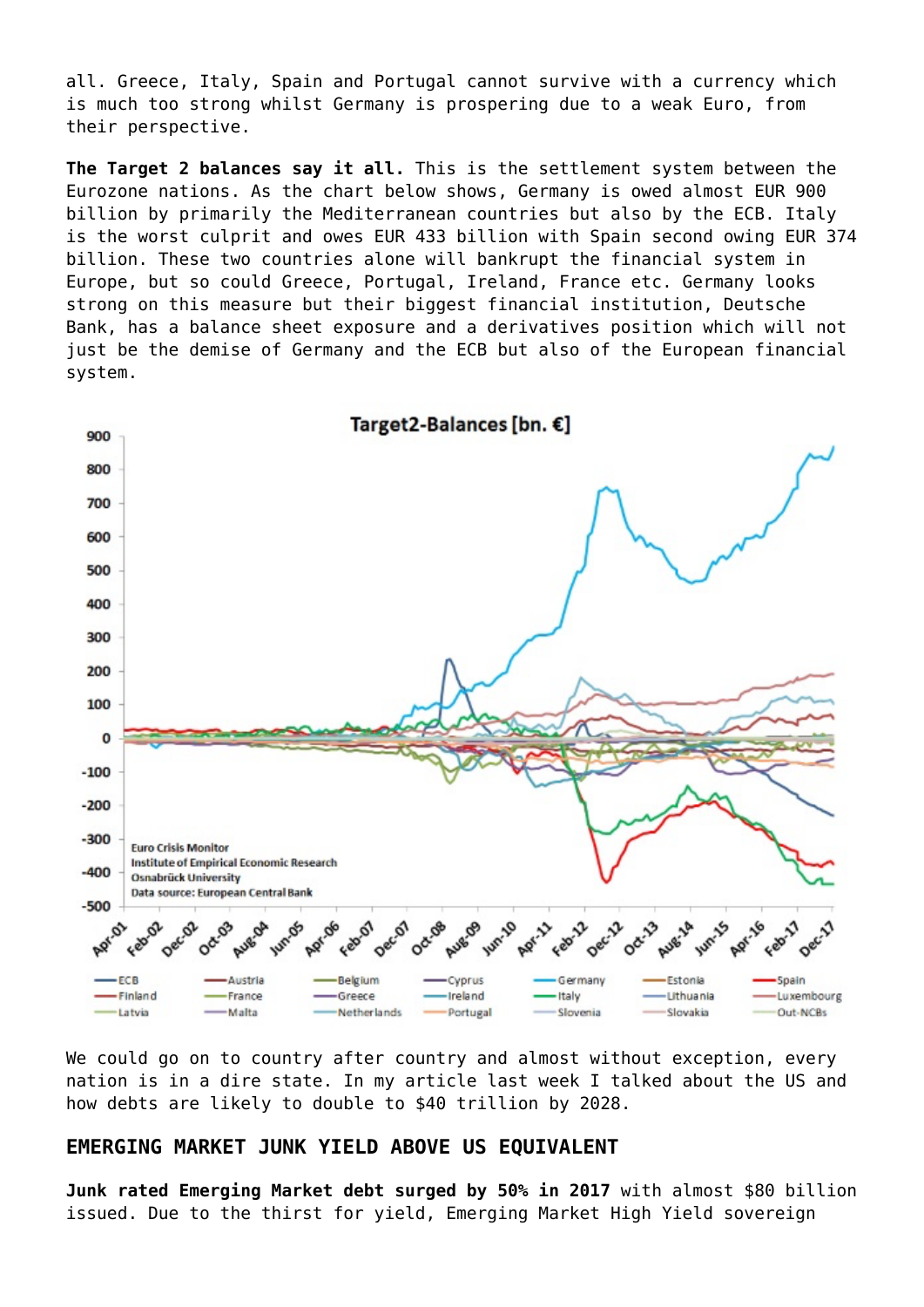

bonds now have a yield above the equivalent US bonds.

**And herein lies the crux of the financial system and the world economy. We live in a world which can only survive with ever increasing amounts of debt. The world is long past the point when the real economy grows without financial stimulus.** Whatever country you choose, the result is the same. Take the US, debt has grown almost 4x since 2000 and GDP hasn't even doubled.

**The world needs a continuous stimulant in the form of an injection of printed money and credit just to survive. That is why debt is growing exponentially whilst real GDP is not growing at all. Since the latest financial crisis started in 2006, global GDP is up 26% whilst global debt has doubled and is now around \$240 trillion plus another \$1 3/4 quadrillion in derivatives and unfunded liabilities.**

## **CYCLE HAS TURNED – INFLATION AND HIGH RATES NEXT**

How can anyone believe that a sick world based on debt can ever cope with the reduction in stimulus that the Fed and ECB have now started. And not only that, interest rates have now bottomed and **higher rates will hit a debt infested world that can't even cope with zero or negative rates.** But the cycle has turned and inflation combined with higher rates are next. There is nothing governments or central banks can do. **Collapsing currencies and collapsing debt markets will cause massive inflation and rates in the teens at least. And governments will be helpless. All they can do is to apply the failed Keynesian medicine of more credit and more printed money.**

It is evident that a world in a debt crisis cannot be cured by the same medicine that caused it in the first place. More debt and more printed money can only multiply the problem exponentially. **There is no time in history when major debt expansion has created real prosperity for the world as a whole.** Yes, there is the minuscule minority which has benefitted but most of their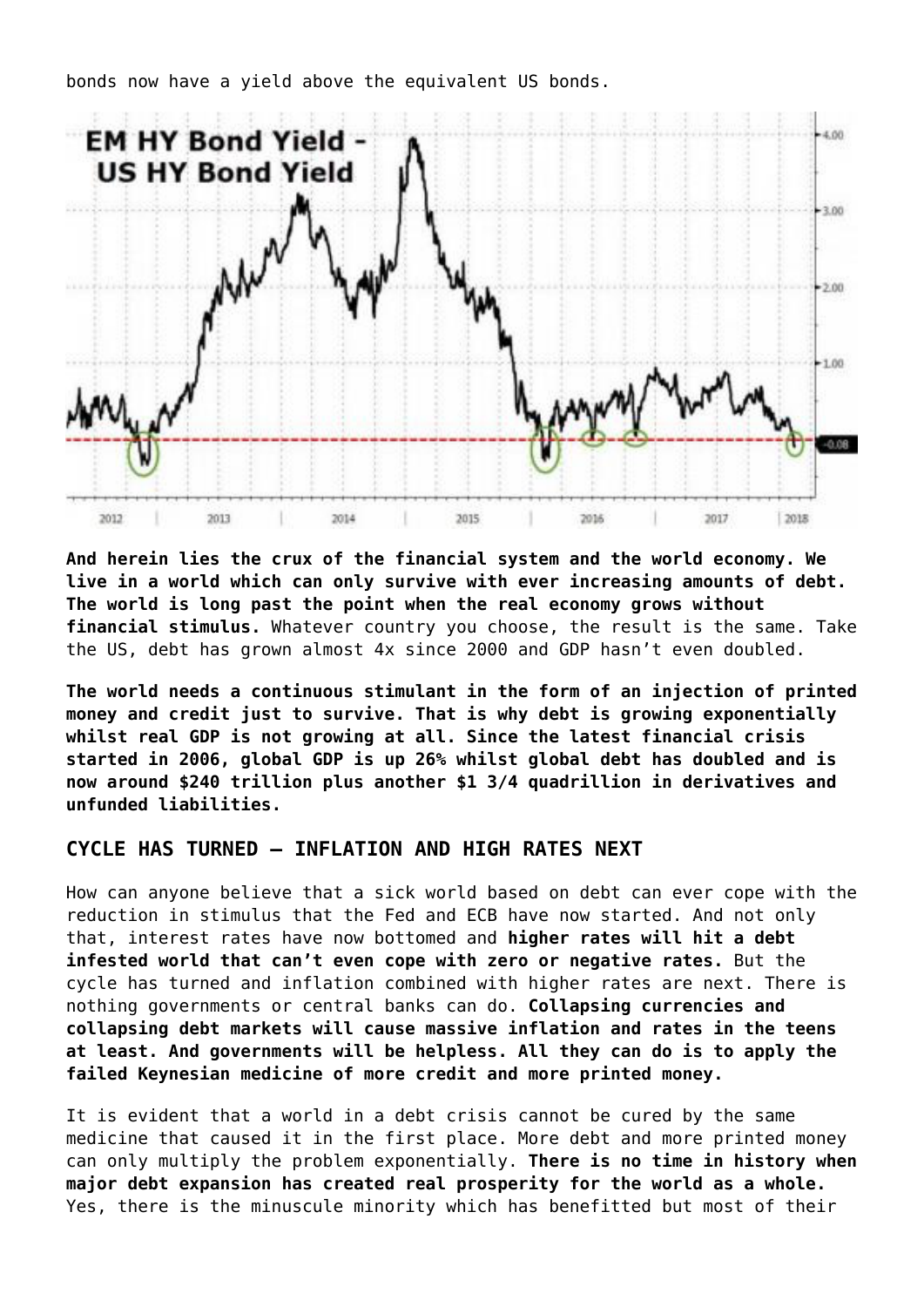gains will disappear as we will experience the biggest wealth destruction in history.

# **NOTHING IS SOUND IN THE FINANCIAL SYSTEM**

**There is nothing sound in our current financial system. Virtually all sovereign nations are bankrupt. Add to that the pension, social security, medical and other unfunded liabilities. There will be no money for any of that. Tax revenues will collapse and their will be no or very little money to pay for any government expenditure whether it is schools, hospitals, defence, roads, transport etc.**

Most of the problems of debts, deficits insolvent banks and sovereign nations are known to anyone who cares to study it but governments and central banks have decided to put their heads in the sand hoping the problems will go away.

#### **PANDORA'S BOX CONTAINS MORE THAN THE WORLD CAN COPE WITH**

But when Pandora's Box opens fully this time, it will not just be all the known problems which will shock the world. Because in a world based on debt and printed money there will be numerous falsities, frauds and concealed bad news emerging. Shocking events will come out of every corner. We will find out that governments have lied to us in any area from finance to politics. Both banks and central banks will have hidden all the bad news just like a fraudulent trader who hopes to recover on the next position. The same with big corporations. Having been through a number of downturns, I have seen this before, especially in the 1970s. But the problem this time is so much bigger that the consequences will be disastrous.

Central banks will respond with the only remedy they know. They will print unlimited money creating hyperinflation for a brief period. But printing more money will only exacerbate the problem. And writing off all debts which many people put forward as a solution is certainly not a panacea. If it was that easy why don't we just continue to borrow and print and write off the debts to create the ultimate Shangri-La?

Well, for one simple reason - IT DOESN'T WORK! If all the debt is written off, then the assets that this debt has supported will also implode in value. Thus, we would have a wealth destruction of a magnitude that the world has never seen before. Most financial assets will disappear or lose 90-95% in value. **The most likely outcome is not that debts will be written off but that they will implode in value since they will never be repaid. The consequence will be the same, a deflationary implosion of debt and assets.**

The best protection is to own physical gold and silver and for the ones that can, productive land (unleveraged). Some resource stocks will appreciate considerably but remember that this is much more speculative since they are held within the financial system and subject to many risks.

#### **HIGH GOLD – A DOUBLE EDGED SWORD**

Some investors who bought gold and silver around the highs in 2011-12 might